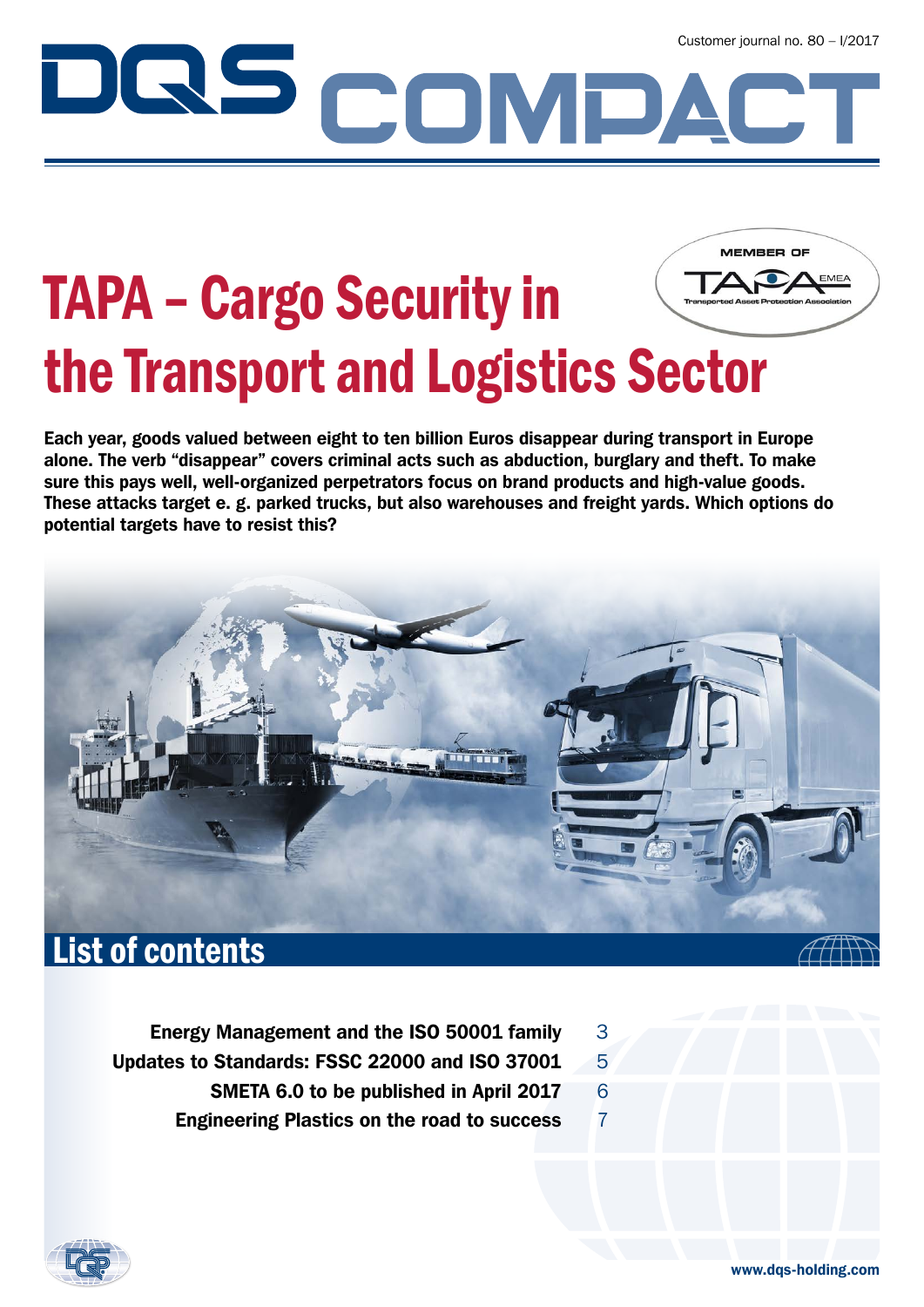

*Robbers prefer quality brands*

For the most part, raids on truck cargos are carried out on commission, with the primary risk factor being people. Practically all raids on trucks carrying high-tech or other high-value cargo are based on inside information. Hence, the Transported Asset Protection Association (TAPA), an association of approximately 600 international manufacturers, logistics service providers and law enforcement organizations, was formed for the purpose of reducing such losses along the supply chain.

To achieve this, TAPA has developed globally recognized security standards for cargo companies and transport security. Both standards – TAPA TSR and TAPA FSR – are based on a systematic and risk-based approach using a holistic view of the entire supply chain. Their essential elements are:

- The most modern security procedures and technologies
- Intensive training and sensitization / raising awareness
- **Benchmark**
- Close cooperation with authorities
- **Early identification of security risks**
- **Implementation of security measures**

One particularly effective tool is the so-called TAPA Incident Information Service (IIS). This service continuously gathers data on incidents and makes them available to its members. Using current information on cargo crime, dangerous locations can be avoided, goods protected in transit and stolen goods reported and recovered. Statistics prove that members of TAPA measurably decrease attacks and cargo crime compared to other companies.

Two TAPA Standards for Two Sectors The TAPA Facility Security Standard (TAPA FSR) addresses risks connected to premises, in which the business activities of buyers or logistics service providers take place. Relevant audits may be carried out at any place in the international supply chain. The audits assess e. g. camera and security systems, protection of goods, access controls and the security of storage areas and company premises. TAPA FSR distinguishes between three levels of security, levels A, B and C, and ties these to appropriate security requirements. Level A is the highest level of security.

The TAPA Trucking Security Requirements (TAPA TSR) standard addresses transport itself. Audit topics include the equipment of trucks (tractors and trailers), processes and their control within the organization as well as a special communications infrastructure. Depending on the number

of trucks operated by an organization, TAPA TSR distinguishes between the three categories A, B and C and features three levels of security, here referred to as levels 1, 2 and 3.

DQS has been authorized by TAPA to perform audits and issue certificates according to their FSR and TSR supply chain security standards in the EMEA region (Europe, Middle East and Africa).

Both FSR and TSR specify the minimum acceptable security standards for high value assets moving through the supply chain and the methods to maintain those standards. TAPA Security Standards are a valuable quality and security benchmark for manufacturers to use as part of their selection of logistics partners.

To find out more about what benefits your organization can gain from TAPA, please visit [www.dqs.de/en/dqs-audit-systeme/](http://www.dqs.de/en/dqs-audit-systeme/dienstleistungen/tapa/
) [dienstleistungen/tapa](http://www.dqs.de/en/dqs-audit-systeme/dienstleistungen/tapa/
), where both FSR and TSR are showcased. Information about TAPA itself can be found at [www.](http://www.tapaemea.org) [tapaemea.org](http://www.tapaemea.org). For information specific to your organization, please contact the nearest DQS office in the EMEA region.

### Qualified Carrier – a new quality standard for freight carriers

The new quality standard offers transport companies henceforth more security and freight carriers a new quality seal: "Qualified Carrier" (QC). Freight carriers can use QC to prove to their customers that they fulfil the legal, economic and social requirements of their business. They are assessed in this



respect by auditors from DQS, who scrutinize more than 40 control criteria on site. The questionnaire includes, among other things, besides the calculated basis procedures in case of accidents, corporate planning for the future, the implementation of required trainings and adherence to legally required insurance and social standards. With its weighted criteria, the new quality standard also rewards top performance: those who exceed a threshold of 95 percent receive the QC certificate with the "Excellence" qualifier. DQS has worked with a council of renowned sector experts to determine which qualities are particularly important in daily practice.

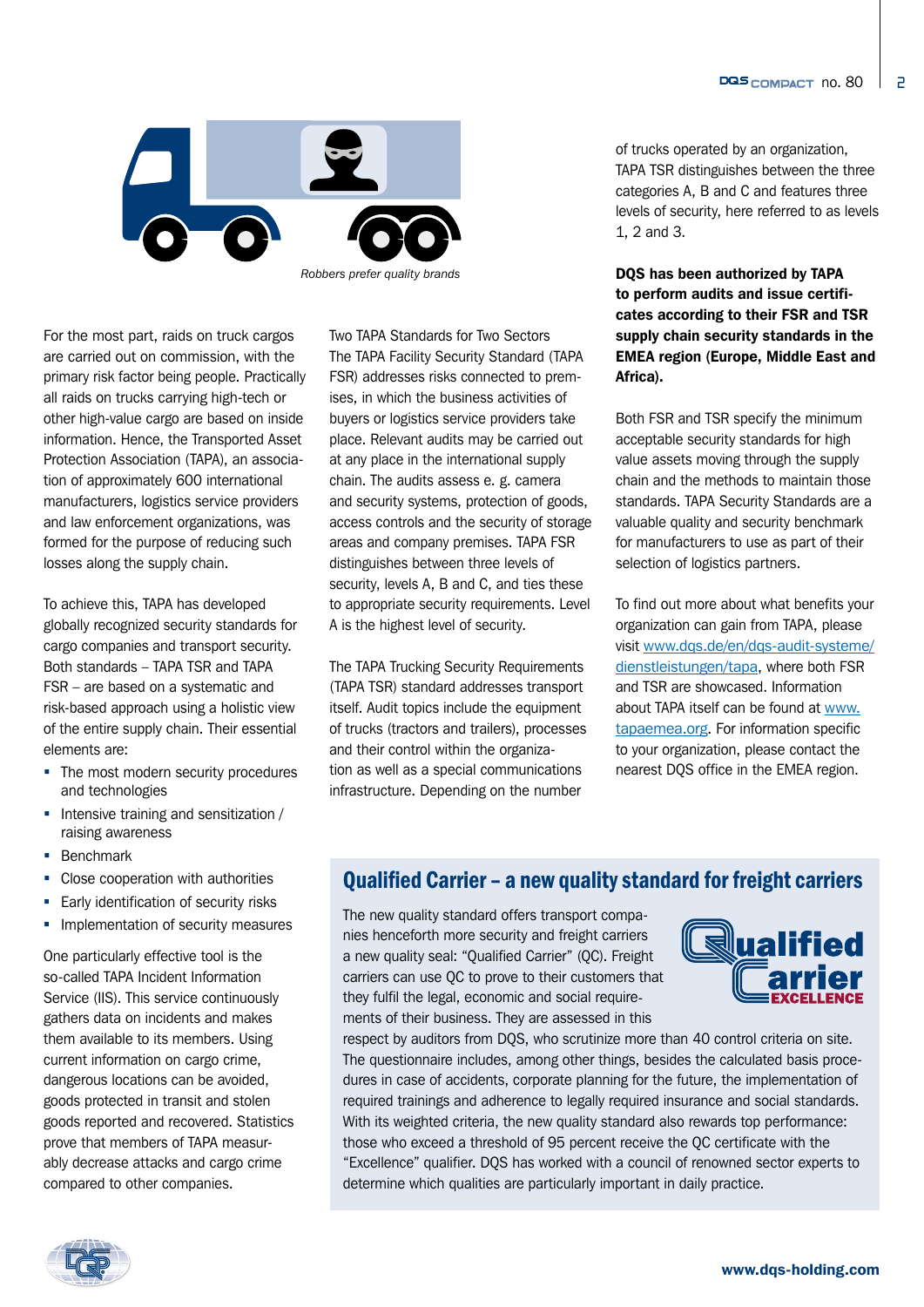### Energy efficiency for lower cost and less environmental impact

### Certifications according to ISO 50001 soon to be based on ISO 50003

Using energy efficiently helps organizations save money as well as helping to conserve resources and tackle climate change. ISO 50001 supports organizations in all sectors to use energy more efficiently, through the development of an energy management system (EnMS). The standard is based on the management system model of continual improvement also used for other well-known standards such as ISO 9001 or ISO 14001. This makes it easier for organizations to integrate energy management into their overall efforts to improve quality and environmental management.



ISO 50001:2011 provides a framework of requirements for organizations to:

- Develop a policy for more efficient use of energy
- Fix targets and objectives to meet the policy
- Use data to better understand and make decisions about energy use
- **Measure the results**
- Review how well the policy works, and
- **Continually improve energy** management.

Since ISO 50001 was first published in 2011, a number of other related standards have been developed to complete ISO's energy management and energy savings portfolio.

Most relevant for all organizations wanting to have their energy management system certified is ISO 50003:2014, which stipulates the requirements for bodies providing audit and certification of energy management systems, in addition to ISO 17021:2011.

In accordance with the *"Instructions for Transition to ISO 50003:2014"*, all certification bodies under DAkkS are required to implement the new accreditation basis by 14 October, 2017. As soon as the new requirements of ISO 50003:2014 have been adopted, all initial and re-certifications shall take place on the basis of these new accreditation rules.

#### An overview of relevant changes

The calculation of audit duration is changing and will then be based on the following factors (see ISO 50003:2014, clause 5.3):

- Number of energy sources
- Number of significant energy uses?
- **Annual energy consumption**
- Number of personnel assigned to tasks relevant for the energy management system

There are also additions regarding the conduct of site sampling procedures, and a new requirement to document the CIP of energy-related performance during initial and re-certification audits.

[www.dqs-holding.com](http://www.dqs-holding.com)

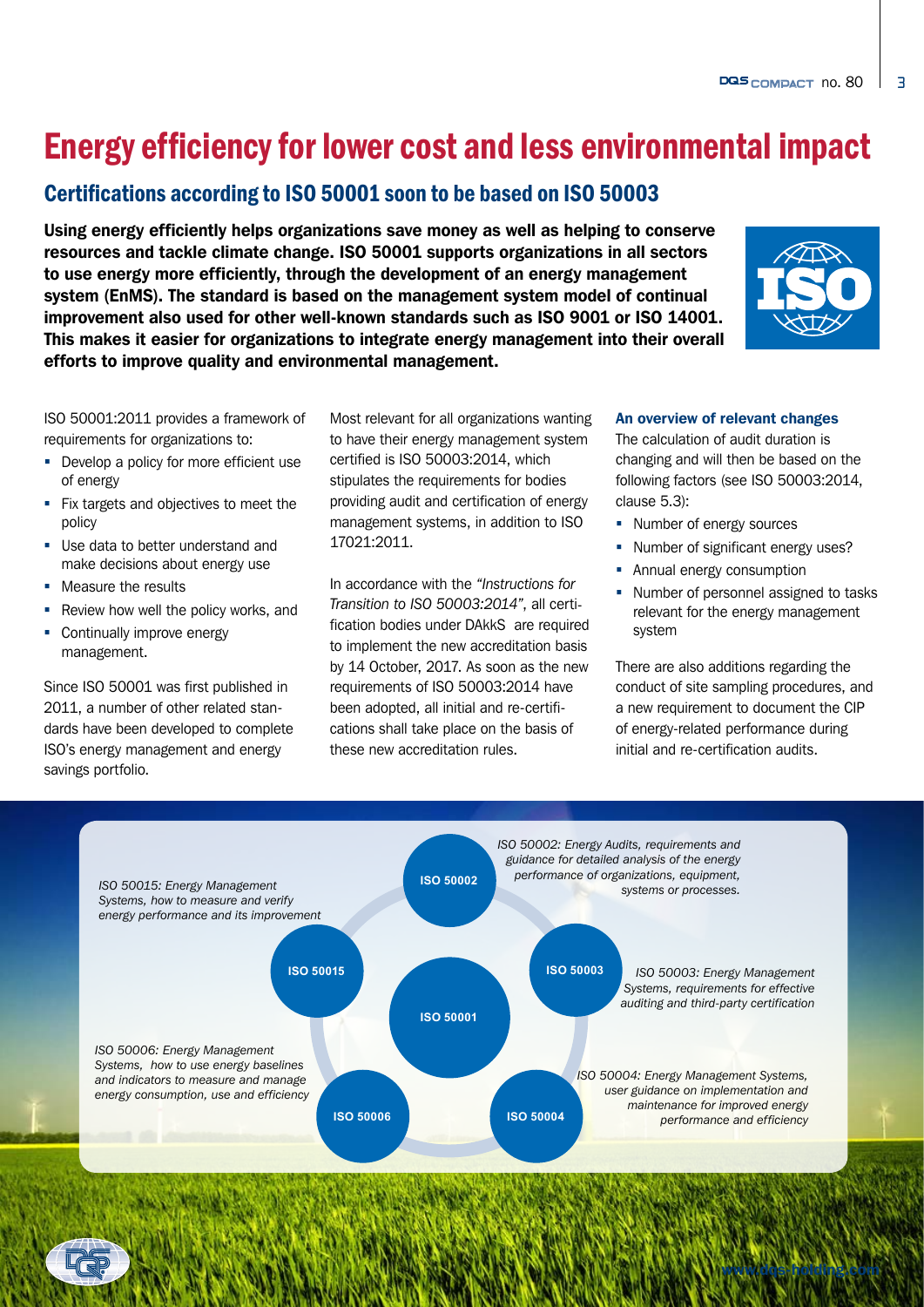4

#### Here are the changes in detail: Information required for the calculation of audit duration

In order to calculate audit days, the number of energy sources and the level of energy consumption have to be identified. Furthermore, the number of all employees is required who have: significant impact on the EnMS and/or the improvement of the energy performance, or whose activities contribute to implementation of the EnMS.

In addition, SEU (significant energy uses) have to be determined, that is those energy uses with a significant share in the energy consumption and/or with significant potential for improving the energetic performance. In this context, methods and criteria for the identification of SEU have to be evaluated. It may be advantageous to summarize processes or systems.

#### Applicability of sampling

Annex B of ISO 50003:2014 explains and describes the requirements and procedures for sampling in detail. In particular, if sample procedures are used to audit a management system according to ISO 50001, the specific requirements placed on the energy management system must

be considered equally with the demands regarding energy performance (e. g. consistent criteria for determining and adapting the baseline, relevant variables and energy performance indicators (EnPIs).

#### Audit evidence for continual improvement

Audit evidence for continual improvement of energy performance regarding energy efficiency, energy input or energy use compared to the energetic baseline shall be generated by measurable results. What matters are transparency, plausibility and verifiability.

ISO 50006 and ISO 50015 in particular may help to determine and evaluate the energetic baseline and energy performance indicators. Among other things, they offer starting points for determining a suitable reference period to define the energetic baseline, as well as types of indicators and their use.

#### What do these changes mean for your organization?

Beginning with the successful transition to the accreditation according to ISO 50003:2014, all initial and re-certifica-

tions will be carried out based on this standard. Existing offers and audit schedules based on the old regulations may need to be adapted. Ongoing procedures for which surveillance audits are planned in 2017 are not affected. The same is true for initial certifications scheduled to be conducted prior to the transition in accordance with the currently valid rules of the Deutsche Akkreditierungsstelle GmbH (DAkkS). After 13 October 2020, all certifications that have not been transitioned to the new procedure according to ISO 50003 will no longer be valid.



[Visit the website of ISO for more](https://www.iso.org/iso-50001-energy-management.html)  information on the ISO 50001 [series of standards.](https://www.iso.org/iso-50001-energy-management.html) 

To receive individual information about the certification of your organization's energy management system, please contact the DQS office nearest you.



[www.dqs-holding.com](http://www.dqs-holding.com)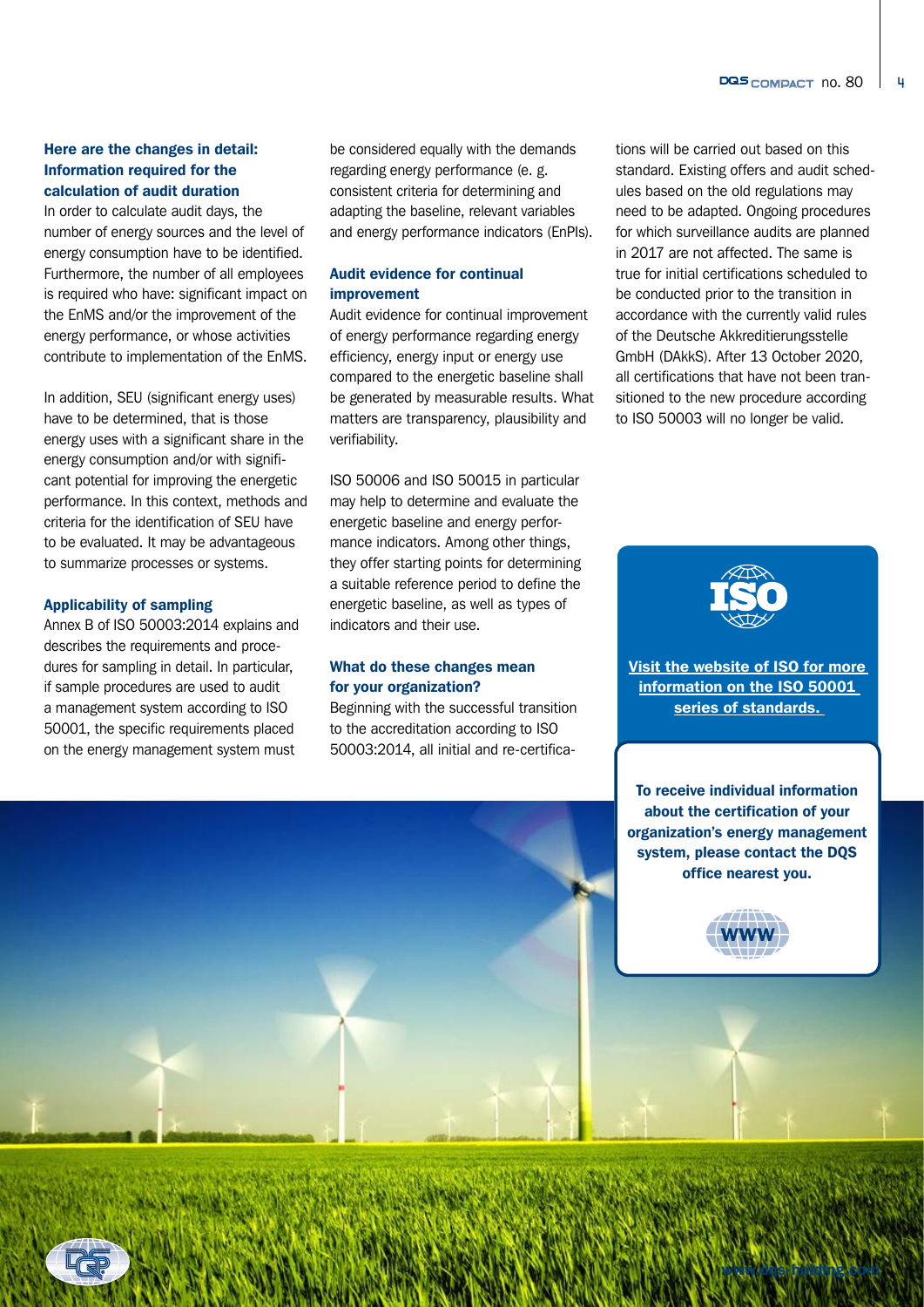# UPDATES TO STANDARDS

### ISO 37001: Certification of your Anti-Bribery Management System

In the age of transparency, no organization can afford to take the risk of bribery lightly. Investors, business associates, personnel and shareholders all need to be assured that the management has made every possible effort to prevent bribery at all levels of the organization. Implementing the ISO 37001 and certification through an independent third party enables you to do exactly that.

Published in 2016, the ISO 37001 standard is designed to help an organization implement and maintain a proactive anti-bribery system. The standard, which replaced the British Standard 10500, provides a number of requirements that represent globally recognized good practice for anti-bribery. The standard is applicable to all kinds of organizations.

#### **Benefits**

- The standard provides minimum requirements and supporting guidance for implementing an anti-bribery management system.
- Certification to ISO 37001 provides assurance to management, investors, business associates, personnel, and other stakeholders that an organization has taken appropriate measures to prevent bribery.
- **IMPLEMENTIFY IMPLEMENT IN THE MEASURE STANDARY IMPLEMENT IN THE IMPLEMENT IMPLEMENT IMPLEMENT IMPLEMENT IMPLEMENT IMPLEMENT IMPLEMENT IMPLEMENT IMPLEMENT IMPLEMENT IMPLEMENT IMPLEMENT IMPLEMENT IMPLEMENT IMPLEMENT IMPLEME** malpractice
- Implementation and certification can be used as evidence of due diligence in case of disputes
- The ISO 37001 standard follows the same structure as ISO 9001, ISO 14001 and ISO 45001 and can easily be integrated into existing management systems
- During the certification audit, our auditors detect potential for improvement and make recommendations to increase the effectiveness of your anti-bribery system



A brochure is available for download on the website of DQS CFS with more information about ISO 37001 and how your organization can benefit from it. Our highly qualified ISO 37001-auditors are ready to provide you with a value-adding certification experience. Please contact the DQS office in your country for information, offers and scheduling.



5

### FSSC 22000 Version 4: An Overview of the Main Changes

The widely adopted certification scheme FSSC 22000 has been revised, in order to stay in tune with the changing expectations of the market. The new issue, Version 4, was published in December 2016, with certification possible since January 2017, mandatory from January 2018. As one of the leading certification bodies for the FSSC 22000 scheme, we have prepared an overview of the main changes.

**Extension of the scope:** Catering is now also an area covered by FSSC 22000 certification, with ISO/TS 22002-2:2013 as the relevant standard. The scheme also covers Retail, with PAS 221 as the reference. Storage and distribution is another area to be added to the scope in the near future.

Mandatory auditor rotation: auditors will no longer be permitted to audit the same organization for longer than three years in a row

Unannounced, mandatory audits have been introduced in order to safeguard the credibility of FSSC 22000 certification and to comply with GFSI requirements: at least one of the two surveillance audits must be unannounced, and the decision of which lies with the certification body. Certified sites can also choose to have both surveillance audits unannounced. The initial audit and the recertification audit, however, can never be unannounced. The unannounced audit needs to be conducted at any point between 3 and 12 months after the last day of the previous audit. The next announced audit shall be within 24 months of the last day of the previous announced audit.

Food fraud prevention is one of the most conspicuous new requirements, applicable to any scope: certified organizations now have to have a documented food fraud vulnerability assessment procedure in place, in order to identify potential vulnerabilities and prioritize food fraud mitigation measures. This also includes "a documented plan that specifies the measures the organization has implemented to mitigate fraud and the public health risks from the identified food fraud vulnerabilities, supported by the organization's food safety management system and compliant with relevant legislation".

The global DQS offices are ready to be your reliable partner for FSSC 22000 certification. Find their contact data at [www](https://www.dqs-holding.com/en/contact-us/international/)

*Author: Dr. Thijs Willaert, DQS CFS GmbH Germany www.dqs-cfs.com*

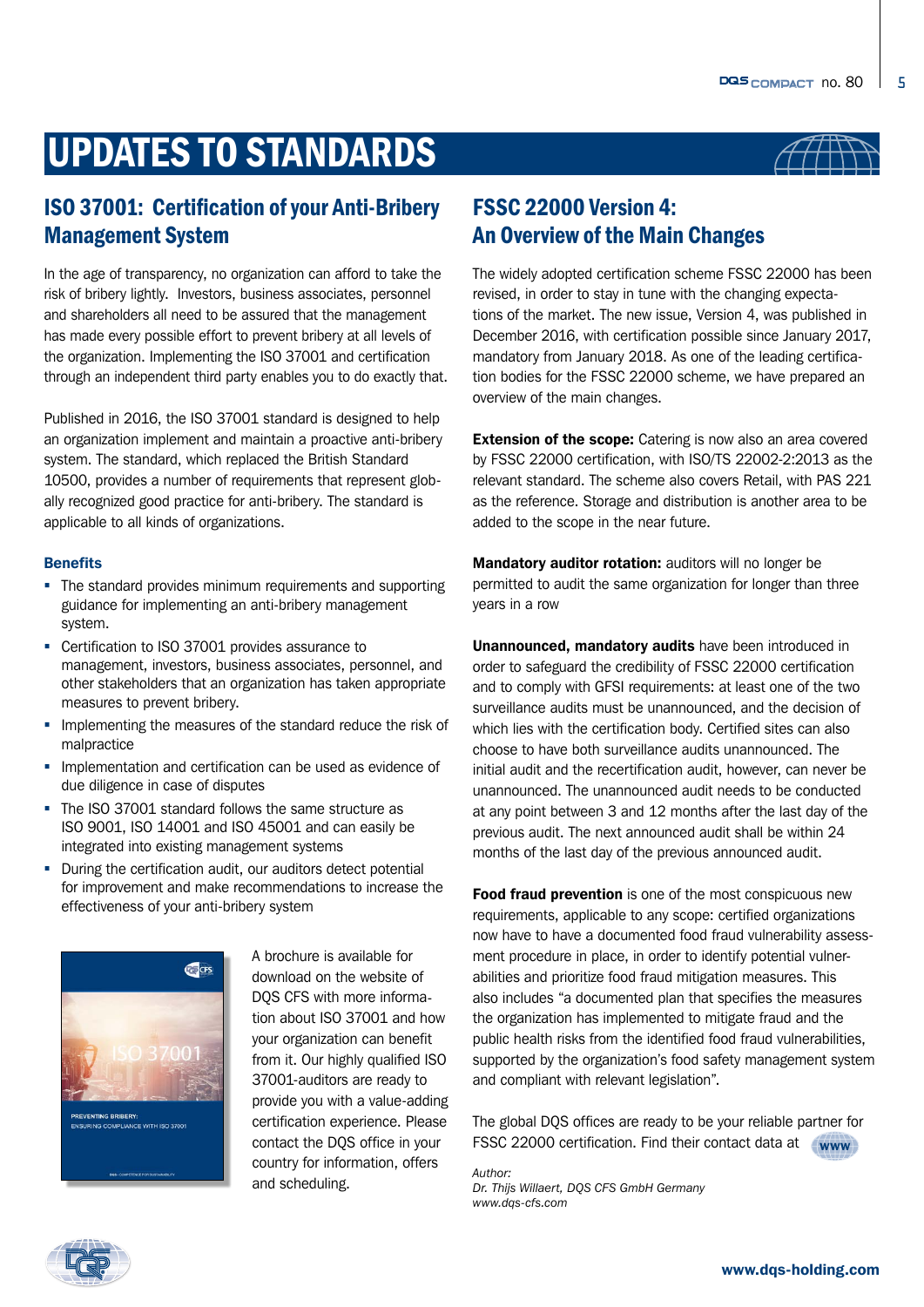# SMETA 6.0: Sedex updates their Ethical Audit Format

With an estimated 230,000 audited sites, SMETA may well be the most widely used ethical audit format in the world. In order to reflect the ongoing evolution of ethical auditing techniques, Sedex has updated the format and aims to publish SMETA 6.0 in early April 2017. It will then be immediately available for use. After May 31st, 2017, SMETA 5.0 will no longer be available. We recommend to transition to the new version as soon as possible, in order to ensure that the audit results will be fully recognized by all users in the future.



#### What is SMETA 6.0?

Like its predecessor, SMETA 6.0 is an audit format that describes good practice in ethical auditing. As one of the most commonly used ethical audit methodologies in the world, SMETA plays an important role in the effort to ensure responsible sourcing and transparency in supply chains. SMETA audits focus on labor standards, health & safety in the workplace, and optionally also on environmental aspects and ethical business practices.

Because the SMETA methodology is recognized by an ever increasing number of companies and the audit results can be shared in the Sedex Advance Database, the unified methodology reduces audit duplication and lightens the burden for suppliers.

#### What's new in SMETA 6.0?

Although SMETA 6.0 provides a number of improvements, it preserves the structure and underlying principles of its predecessors. There are few new requirements and suppliers that are already in conformity with SMETA 5.0 should not have significant problems with the update. This is hardly a surprise, given the fact that SMETA is based upon the ETI Base Code, which has not seen major changes in the last couple of years.

#### Still, the new version introduces a number of improvements and changes:

- Sedex has created a Supplement for Private Employment agencies, to assess the working conditions of workers who are supplied by private employment agencies to work temporarily at user enterprise sites.
- **Section 0.A on Human Rights: A new section has been dedicated to the management** of human rights. The section focuses on assessing the extent to which businesses and their respective sites understand and manage their human rights impacts. Information will be gathered as observations rather than non-compliances, as specific non-compliances are captured in the other relevant sections of the audit report. The section does not only concern the human rights of workers at the site, but also those of local communities and other stakeholders. SMETA 6.0 is not a full Human Rights Assessment, but instead a check on the site's implementation of processes to meet their human rights responsibilities.
- **Each section now contains measurement criteria for good examples, which gives** greater visibility to good practices that go beyond the requirements of the code or the law.
- Section 8 Regular Employment contains a new set of measurement criteria related to recruitment practices. The purpose of these new criteria is to provide greater transparency on the situation of agency workers and contracted workers.
- The Pillar 'Business Ethics' has been overhauled. Whereas in version 5.0 all potential for improvement in this area was reported as observations rather than noncompliances, from version 6.0 onwards it is possible to note non-compliances for business ethics. The section focuses on compliance with the applicable laws and regulations as well as the prevention of fraud, bribery and corruption.

#### Where can I find the relevant documents?

SMETA guidance consists of 2 parts, with one part describing the audit methodology (called "Best Practice Guidance" – BPG) and the second part details Measurement Criteria. Both documents will be available on the Sedex website for free and without registration as soon as they have been published. Also available for download are a template for the SMETA audit report and a template for the corrective action plan.

#### Does DQS provide ethical audits according to SMETA 6.0?

Yes, we do. DQS is a member of the Sedex Associate Auditor Group. All of our ethical auditors have received extensive training on the SMETA methodology. We have auditors all over the globe and use local auditors whenever possible. Visit our website and contact our local offices (www) to learn more!

*Article by Dr. Thijs Willaert CSR & Responsible Sourcing DQS CFS GmbH www.dqs-cfs.com*

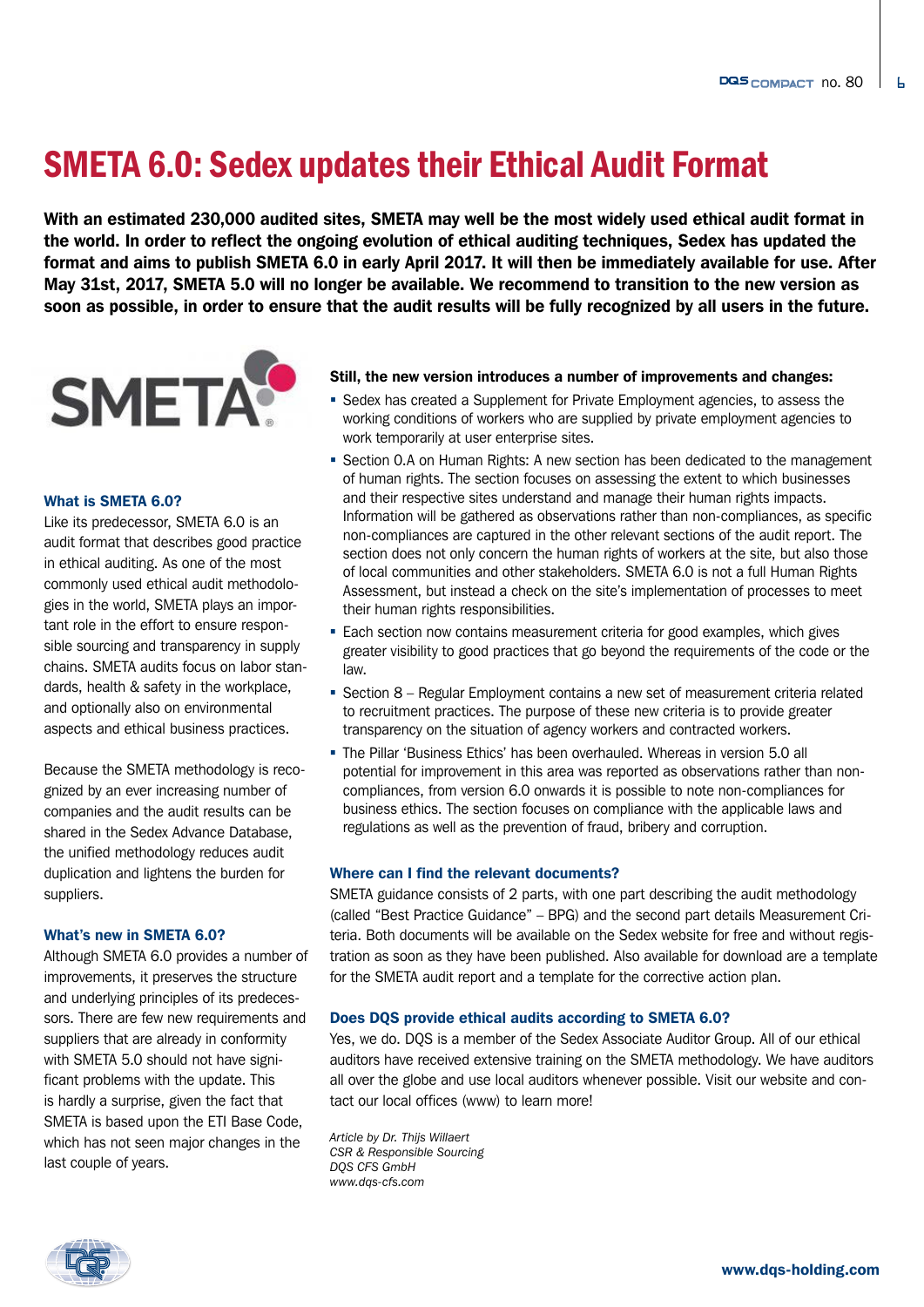

7

# CUTOMER PROFILES

# Engineering Plastics and their road to success through certification

In today's climate of limited economic growth forecast for South Africa in 2017, much of the reliance on producing growth and sustainability comes not from large corporations but from Small and Medium Enterprises (SME). DQS South Africa has the privilege of working with several SME among their portfolio of SA businesses, and we recently had the opportunity to partner with Engineering Plastics, based in Vereeniging, Vaal Triangle, Gauteng Province.



Under the leadership of MD Hartmut Wegener, the company established in 2000 provides injection moulding facilities for moulded components and assemblies to the local and export automotive and general industry sectors. We asked their Customer Quality Manager Steve Smidt: what contributes to the success and sustainability of Engineering Plastics?

*"We give our customers an agile service of rapid turnaround from the receipt of product specifications through the tooling process to the finished product with a 'check-do-check' quality review at each stage of the process. As the backbone of this process and with help from our external consultant, we used ISO 9001:2008 as the guideline for the PDCA (Plan, Do, Check, Act) cycle we use throughout the business operations to ensure customer value added in the processing, manufacturing and delivery activity".*



*Management, staff and representatives from DQS cheer on the award of ISO 9001 to the company*